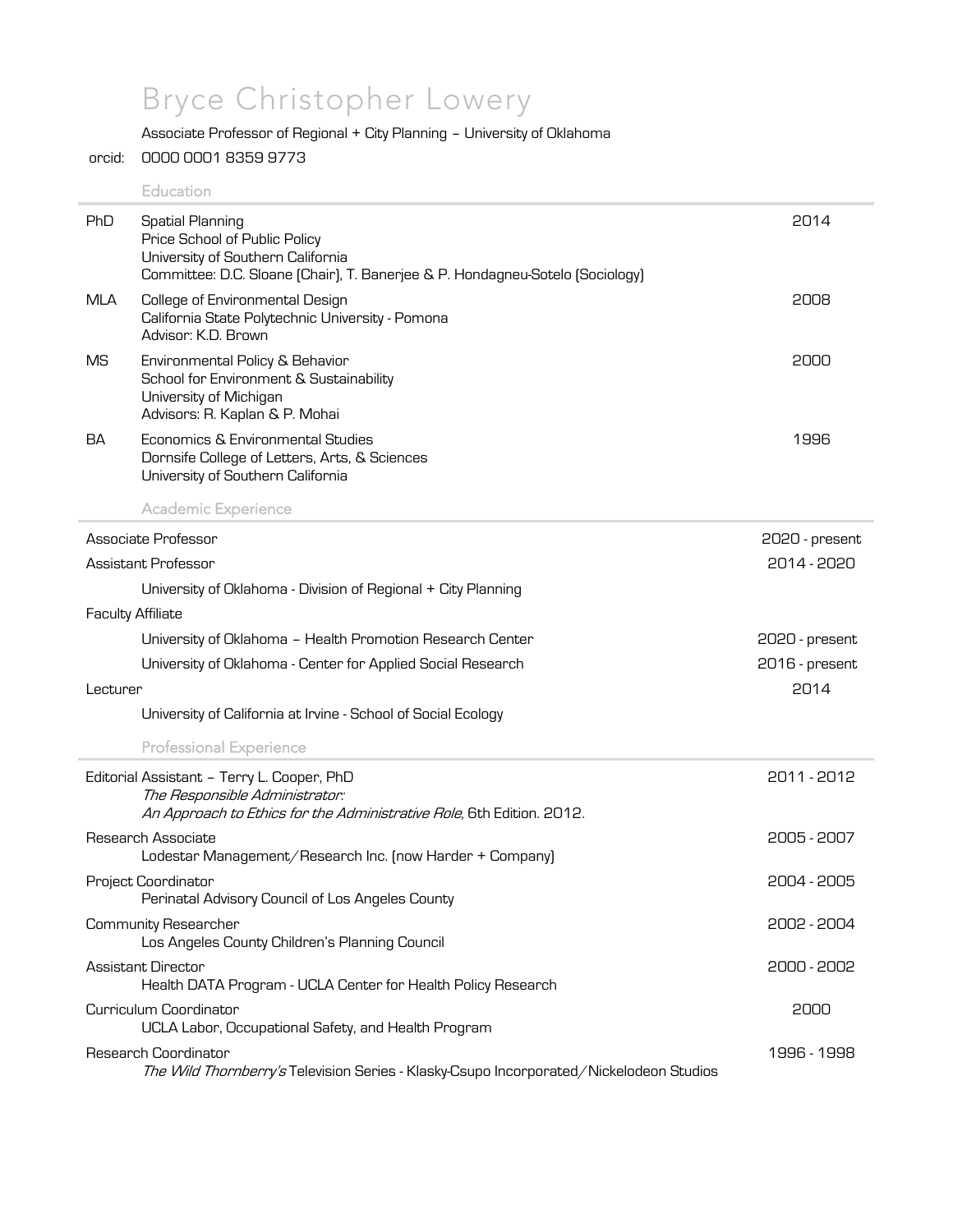| University of Oklahoma<br><b>Food Systems Planning</b><br>GIS for Land Use Planning<br>Herban Planning: Public Policy and Land Use for Cannabis<br>Participatory Planning<br>Site Planning<br>Urban Design Theory                                                                                                                                                                      | 2014 - present |
|----------------------------------------------------------------------------------------------------------------------------------------------------------------------------------------------------------------------------------------------------------------------------------------------------------------------------------------------------------------------------------------|----------------|
| University of California, Irvine<br>Design and Planning Graphics                                                                                                                                                                                                                                                                                                                       | 2014           |
| <b>Grants and Contracts Experience</b>                                                                                                                                                                                                                                                                                                                                                 |                |
| Understanding Housing Security and Homelessness in Oklahoma:<br>Identifying gaps and assets for the Oklahoma Housing Finance Agency<br>Application to the US Department of Housing and Urban Development HOME ARP Plan<br>Co-PI with Dr. Christina Miller & Dr, David McLeod PhD                                                                                                       | 2022           |
| Oklahoma Statewide Housing Needs Assessment<br>Co-PI with Dr. Dawn Jourdan, Dr. Meghan Weiters, Dr. Charles Graham                                                                                                                                                                                                                                                                     | 2015           |
| <b>Academic Writing</b>                                                                                                                                                                                                                                                                                                                                                                |                |
| Mapping EBT Store Closures through the COVID-19 Pandemic in a Low-income, Food-insecure<br>Community in San Diego<br>Preventing Chronic Disease<br>B. Lowery, M.R.E. Swayne, I.A. Castro, & J. Embury                                                                                                                                                                                  | forthcoming    |
| Food Waste, Preference, and Cost:<br>Perceived Barriers and Self-reported Food Service Best Practices in Family Child Care Homes<br>Childhood Obesity<br>https://doi.org/10.1089/chi.2021.0251<br>D. Patel, D. Butzer, B. Williams, D. Dev, D. Horm, D. Finneran, B. Lowery,<br>J. Campbell, & S. Sisson                                                                               | 5055           |
| Availability of Healthy Food, Alcohol, and Tobacco in a Rural Oklahoma Tribal Community<br>Discover Food<br>https://doi.org/10.21203/rs.3.rs-1455470/v1<br>L. Jervis, L. Bray, D. Cox, G. Tallbull, B. Lowery, & P. Spicer.                                                                                                                                                            | 5055           |
| Associations Between Community Nutrition Environments and Early Care and Education Barriers to<br><b>Classroom Nutrition Practices</b><br>Journal of Nutrition Education and Behavior 53 [7]: S8.<br>https://doi.org/10.1016/j.jneb.2021.04.026<br>B.D. Williams, S. Sisson, B. Lowery, D. Dev, D. Horm, J. Campbell, D. Finneran,<br>& J. Graef-Downard                               | 2021           |
| Associations between Community Built Environments and Early Care and Education<br>Classroom Physical Activity Practices and Barriers<br>International Journal of Environmental Research and Public Health 18 [12]: 6524.<br>https://doi.org/10.3390/ijerph18126524<br>B.D. Williams, S. Sisson, D. Dev, B. Lowery, D. Horm, J. Campbell, D. Finneran,<br>J. Graef-Downard, & L. Whaley | 2021           |
| Associations between Community Nutrition Environments and<br>Early Care and Education Classroom Nutrition Practices<br>Current Developments in Nutrition 5[2]: 994.<br>https://doi.org/10.1093/cdn/nzab051_038<br>B.D. Williams, S. Sisson, B. Lowery, D. Dev, D. Horm, J. Campbell, D. Finneran,<br>& J. Graef-Downard,                                                               | 2021           |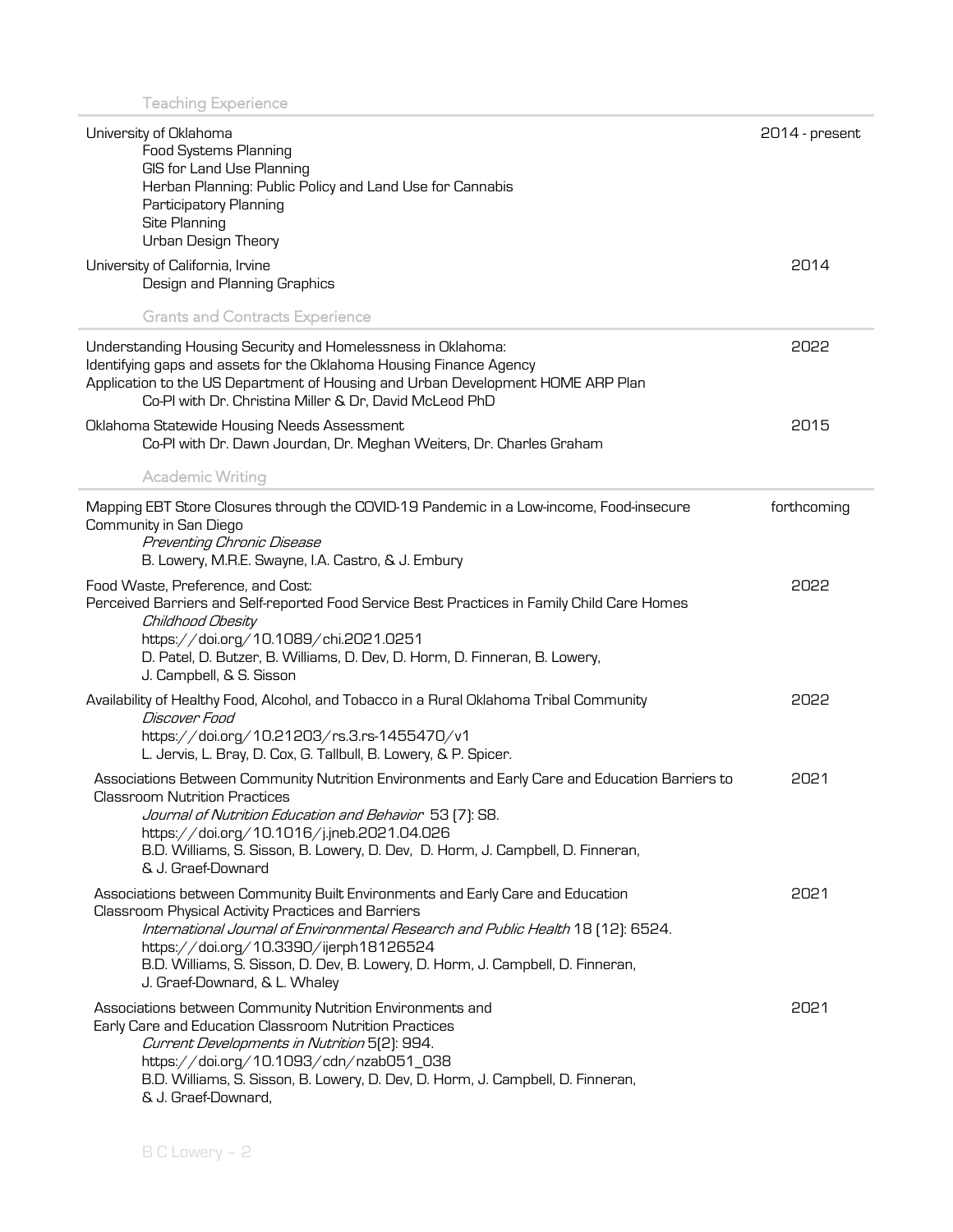| Integrating transit data and travel time into food security analysis:<br>A case study of San Diego, California<br>Applied Geography 131: 102461<br>https://doi.org/10.1016/j.apgeog.2021.102461<br>M.R.E. Swayne & B.C. Lowery                                                                                                                                                                                                                    | 2021 |
|---------------------------------------------------------------------------------------------------------------------------------------------------------------------------------------------------------------------------------------------------------------------------------------------------------------------------------------------------------------------------------------------------------------------------------------------------|------|
| Outdoor Advertising: Landmarks of the Experience Economy<br>Interdisciplinary Journal of Wayfinding and Signage 3[2]: 21-28.<br>https://doi.org/10.15763/issn.2470-9670.2019.v3.i2.a47<br>B. C. Lowery                                                                                                                                                                                                                                            | 2019 |
| Justice and Urban Design<br>The New Companion to Urban Design.<br>T. Banerjee, A. Loukaitou-Sideris (eds.). Routledge: 509-518.<br>B. Lowery & L.A. Schweitzer                                                                                                                                                                                                                                                                                    | 2019 |
| Do Farmers' Markets Increase Access to Healthy Foods for all Communities?<br>Comparing Markets in 24 Neighborhoods in Los Angeles<br>Journal of the American Planning Association 82[3]: 252-266.<br>https://doi.org/10.1080/01944363.2016.1181000<br>B. Lowery, D. Sloane, D. Payán, J. Illum, & L.B. Lewis<br>2016 Honorable Mention for Best Article                                                                                           | 2016 |
| Planning for Private Consumption and Collective Beauty:<br>Regulating Outdoor Advertising in Los Angeles, 1881-2014<br>Journal of Planning History 15[3]: 119-209.<br>https://doi.org/10.1177%2F1538513215607731<br>B. Lowery                                                                                                                                                                                                                     | 2016 |
| The Prospects and Problems of Integrating Sketch Maps with Geographic Information<br>Systems [GIS] to Understand Environmental Perception:<br>A case study of mapping youth fear in Los Angeles gang neighborhoods<br>Environment and Planning B: Planning and Design 41(2): 251-271.<br>J.W. Curtis, E. Shiau, B. Lowery, D. Sloane, K. Hennigan, & A. Curtis<br>https://doi.org/10.1068%2Fb38151<br>2014 Michael Breheny Prize for Best Article | 2014 |
| The Prevalence of Harmful Content on Outdoor Advertising in Los Angeles:<br>Land use, community characteristics, and the spatial inequality of a public health nuisance<br>American Journal of Public Health 104[4]: 658-664.<br>https://doi.org/10.2105/AJPH.2013.301694<br>B. Lowery & D.C. Sloane<br><b>Other Writing</b>                                                                                                                      | 2014 |
| Going Bananas in the Anthropocene<br>inhabitingtheanthropocene.com/2017/12/13/moving-from-matters-of-fact-to-matters-of-concern/<br>Inhabiting the Anthropocene Blog. Anthropocene Workgroup - University of Oklahoma                                                                                                                                                                                                                             | 2017 |
| Pawhuska Indian Village Master Plan<br>http://www.bsi.studio/pawhuskaindianvillage.html<br>with Blue Star Studios                                                                                                                                                                                                                                                                                                                                 | 2016 |
| Oklahoma Statewide Affordable Housing Assessment<br>Policy Report. Oklahoma Housing Finance Agency<br>with D. Jourdan & K.M. Wieters                                                                                                                                                                                                                                                                                                              | 2016 |
| The Social Construction of the Experience Economy:<br>The Spatial Ecology of Outdoor Advertising in Los Angeles<br>Dissertation. University of Southern California<br>2014 Sol Price School of Public Policy - Jack Dyckman Award                                                                                                                                                                                                                 | 2014 |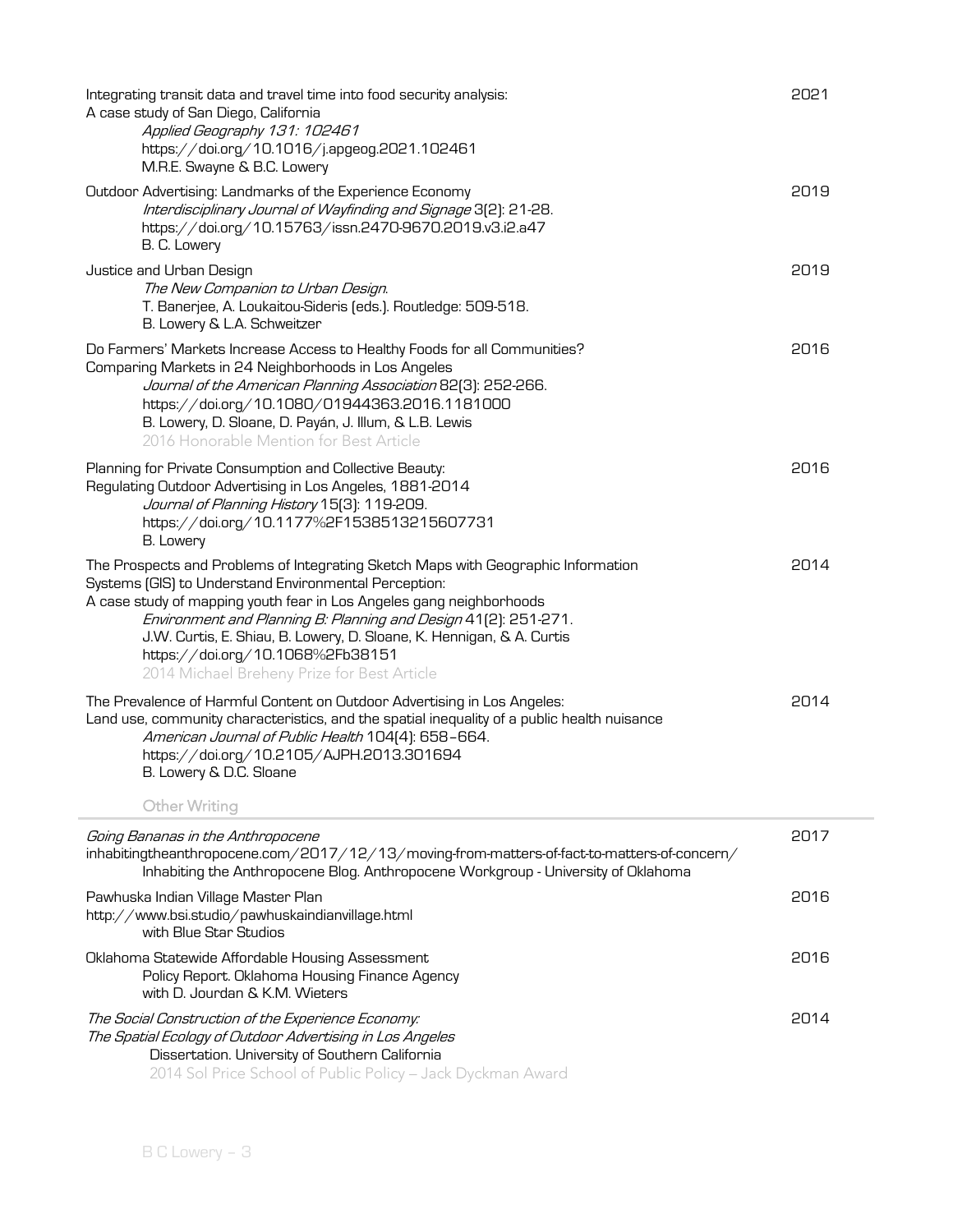| The New Homegrown Majority in California:<br>Recognizing the New Reality of Growing Commitment to the Golden State<br>Policy Brief. University of Southern California<br>with Myers, D., J. Pitkin, R. Ramirez, J. Noah, S. Min & F. Chan | 2009     |
|-------------------------------------------------------------------------------------------------------------------------------------------------------------------------------------------------------------------------------------------|----------|
| Increasing Health Access for Children in Los Angeles County<br>Policy Report. Los Angeles County Board of Supervisors                                                                                                                     | 2004     |
| Los Angeles County School Readiness Indicators<br>Policy Report. Los Angeles County Board of Supervisors                                                                                                                                  | 2003     |
| Media Coverage                                                                                                                                                                                                                            |          |
| Stopgap solutions buffer northeast OKC food desert<br>https://nondoc.com/2020/12/30/stopgap-solutions-buffer-northeast-okc-food-desert/<br>NONDOC - Archiebald Browne - December 30                                                       | 2020     |
| Symposium highlights food security issues in NE OKC<br>https://nondoc.com/2019/12/12/symposium-highlights-food-security-issues-in-ne-okc/<br>NONDOC - Archiebald Browne - December 12                                                     | 2019     |
| Association of Collegiate Schools of Planning Featured Faculty<br>https://www.acsp.org/page/FFBryceLowery                                                                                                                                 |          |
| <b>Invited Presentations</b>                                                                                                                                                                                                              |          |
| Tulsa Food Security Summit<br>https://fb.watch/b5bkXqPYqk/<br>Tulsa Food Security Council & Hunger Free Oklahoma                                                                                                                          | 2021     |
| Northeast Oklahoma City Food Security Symposium<br>https://www.youtube.com/watch?v=OyUffGzCG4g&feature=youtu.be<br>Urban Land Institute of Oklahoma                                                                                       | 2019     |
| Coupled Urban Metabolism - Social Contexts and Material Flows<br>https://youtu.be/iukf9laJSKg<br>Inhabiting the Anthropocene Working Group - University of Oklahoma                                                                       | 2018     |
| <b>Adaptation Planning</b><br>https://www.youtube.com/watch?v=oUHprGw7q2A<br>South Central Climate Adaptation Science Center                                                                                                              | 2018     |
| JAPA/JPER Responding to Reviewer Comments<br>Association of Collegiate Schools of Planning - Buffalo, NY - October 26, 2018                                                                                                               | 2018     |
| <b>Conducting Vulnerability Assessments</b><br>https://www.youtube.com/watch?v=kuiycALoD2k<br>South Central Climate Adaptation Science Center                                                                                             | 2018     |
| Land Use Policy and Urban Food Enterprise<br>Urban Land Institute - Oklahoma City, OK                                                                                                                                                     | 2017     |
| Building a Healthy, Sustainable, and Equitable Food System for Los Angeles<br>https://www.youtube.com/watch?v=SXOYZvOeyew<br>Sol Price School of Public Policy - University of Southern California                                        | 2014     |
| <b>Conference Presentations</b>                                                                                                                                                                                                           |          |
| The Spatial Location of Cannabis Dispensaries in the United States:<br>Who has Access?                                                                                                                                                    | Accepted |
| Association of Collegiate Schools of Planning<br>with M.R.E. Swayne                                                                                                                                                                       |          |
| Integrating transit data and travel time into food security analysis:<br>A case study of San Diego, California                                                                                                                            | 2021     |
| Association of Collegiate Schools of Planning - Virtual - October 23<br>with M.R.E. Swayne                                                                                                                                                |          |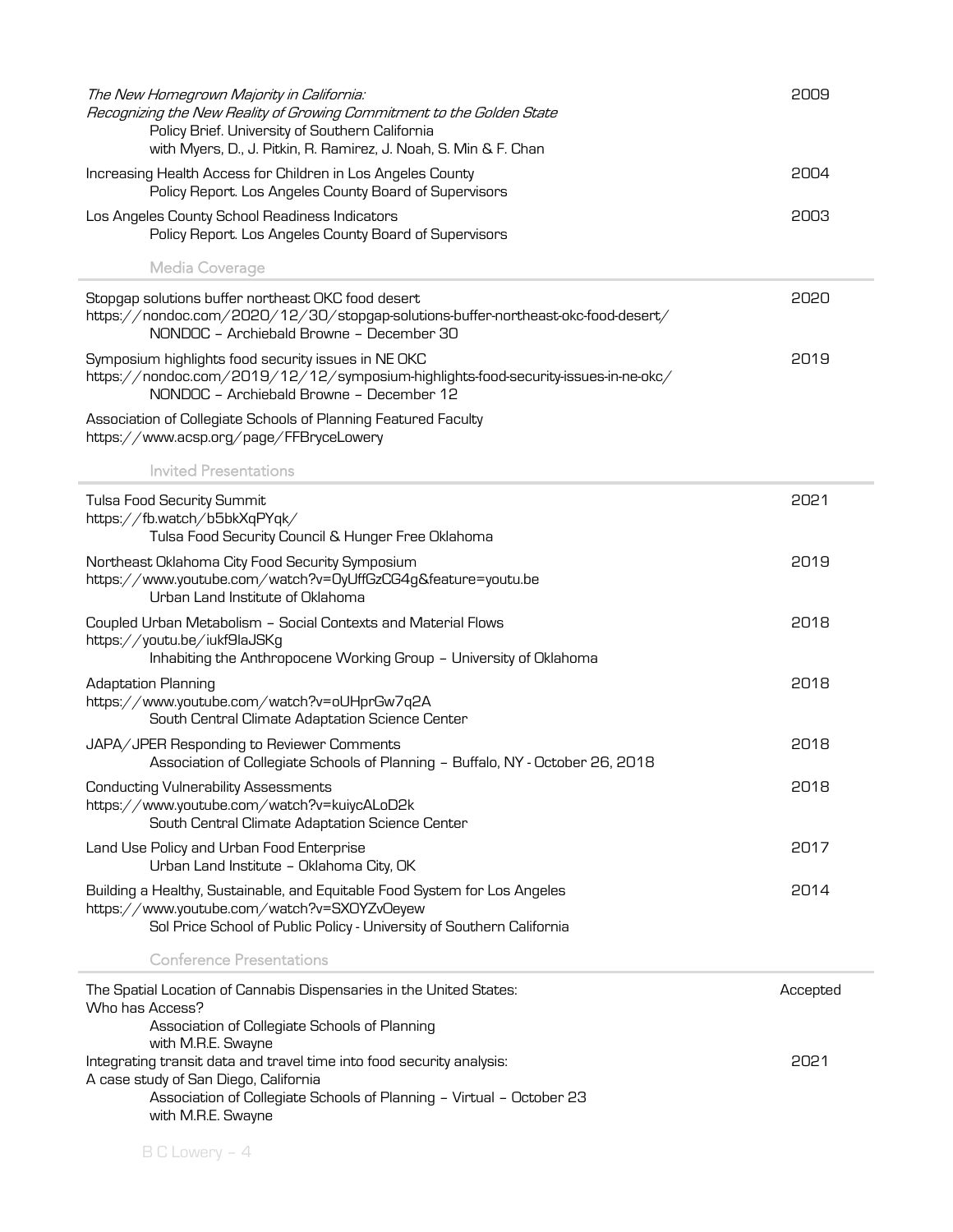| Assessing the Impact of the Brightside Fresh Produce Distribution Service on Community Multimodal<br>Access to Healthy Food in National City, CA<br>Association of Collegiate Schools of Planning - Virtual - October 23<br>with M.R.E. Swayne & I. Castro               | 2021 |
|--------------------------------------------------------------------------------------------------------------------------------------------------------------------------------------------------------------------------------------------------------------------------|------|
| Unsafe until demonstrated otherwise:<br>Data privacy, accessibility, and safety in the Digital Urban Environment<br>Urban Assemblage: The City as Architecture, Media, Al, and Big Data - Virtual<br>with A. Reinert & D. Ebert                                          | 2021 |
| Grounding the New Green Deal: a multi-scale approach<br>Council of Educators of Landscape Architecture - Virtual - March 17<br>with J. Canfield, S. Hadavi, S. Little, & Y. Wang                                                                                         | 2021 |
| Going Grocery Shopping in Oklahoma City:<br>How land use regulation influenced the spatial organization of stores, 1930-2020.<br>Association of Collegiate Schools of Planning - Virtual - November 7                                                                    | 2020 |
| Do Community Characteristics and Land Use<br>Influence Healthy Food Availability around Schools in Oklahoma City?<br>Association of Collegiate Schools of Planning - Greenville, SC - October 26                                                                         | 2019 |
| The Spatial Arrangement of Grocery Stores in Oklahoma:<br>Do American Indian Communities Experience Equitable Access to Fresh Produce?<br>Association of Collegiate Schools of Planning - Buffalo, NY - October 25                                                       | 2018 |
| Grocery store proximity and workforce housing in Oklahoma:<br>Do all residents enjoy the same opportunity to access fresh vegetables and fruits?<br>Association of Collegiate Schools of Planning - Denver, CO - October 14                                              | 2017 |
| Exploring the Geography of Famers' Markets in Oklahoma:<br>Do Farmers' Markets Promote Food Security and Food Sovereignty among Vulnerable Populations?<br>Association of Collegiate Schools of Planning - Portland, OR - November 6, 2016                               | 2016 |
| Cornucopia on the Plains:<br>The Spatial Availability of Fresh Vegetables and Fruit in Oklahoma<br>Association of Collegiate Schools of Planning - Houston, TX - October 23                                                                                              | 2015 |
| From Regional Center to Sign District:<br>Regulating outdoor advertising in Los Angeles, 1881-2012<br>Association of Collegiate Schools of Planning - Philadelphia, PA - November 1                                                                                      | 2014 |
| Do Farmers' Markets Improve the Availability of Healthy Foods for All Communities?<br>A case study of 19 markets in Los Angeles.<br>Association of Collegiate Schools of Planning - Philadelphia, PA - October 30, 2014<br>with D. Sloane, D Payán, J Illum & L.B. Lewis | 2014 |
| The Spatial Ecology of Outdoor Advertising in Los Angeles:<br>The unjust impact of the commercial landscape<br>Association of Collegiate Schools of Planning - Cincinnati, OH - November 3, 2012<br>with D. Sloane                                                       | 2012 |
| <b>Honors and Awards</b>                                                                                                                                                                                                                                                 |      |
| Award for Excellence in Transdisciplinary Research<br>Vice President for Research and Partnerships - University of Oklahoma<br>With J. Vogel, K. Strevett, Kara Bowen De León, B. Stevenson, R. Tanner, K. Kuhn, & H. Reeves                                             | 2022 |
| Honorable Mention for Best Article<br>Journal of the American Planning Association<br>With D. Sloane, D. Payán, J. Illum, & L.B. Lewis                                                                                                                                   | 2016 |
| Michael Breheny Prize for Best Paper<br>Environment and Planning B: Planning and Design<br>With J.W. Curtis, E. Shiau, D. Sloane, K. Hennigan & A. Curtis                                                                                                                | 2014 |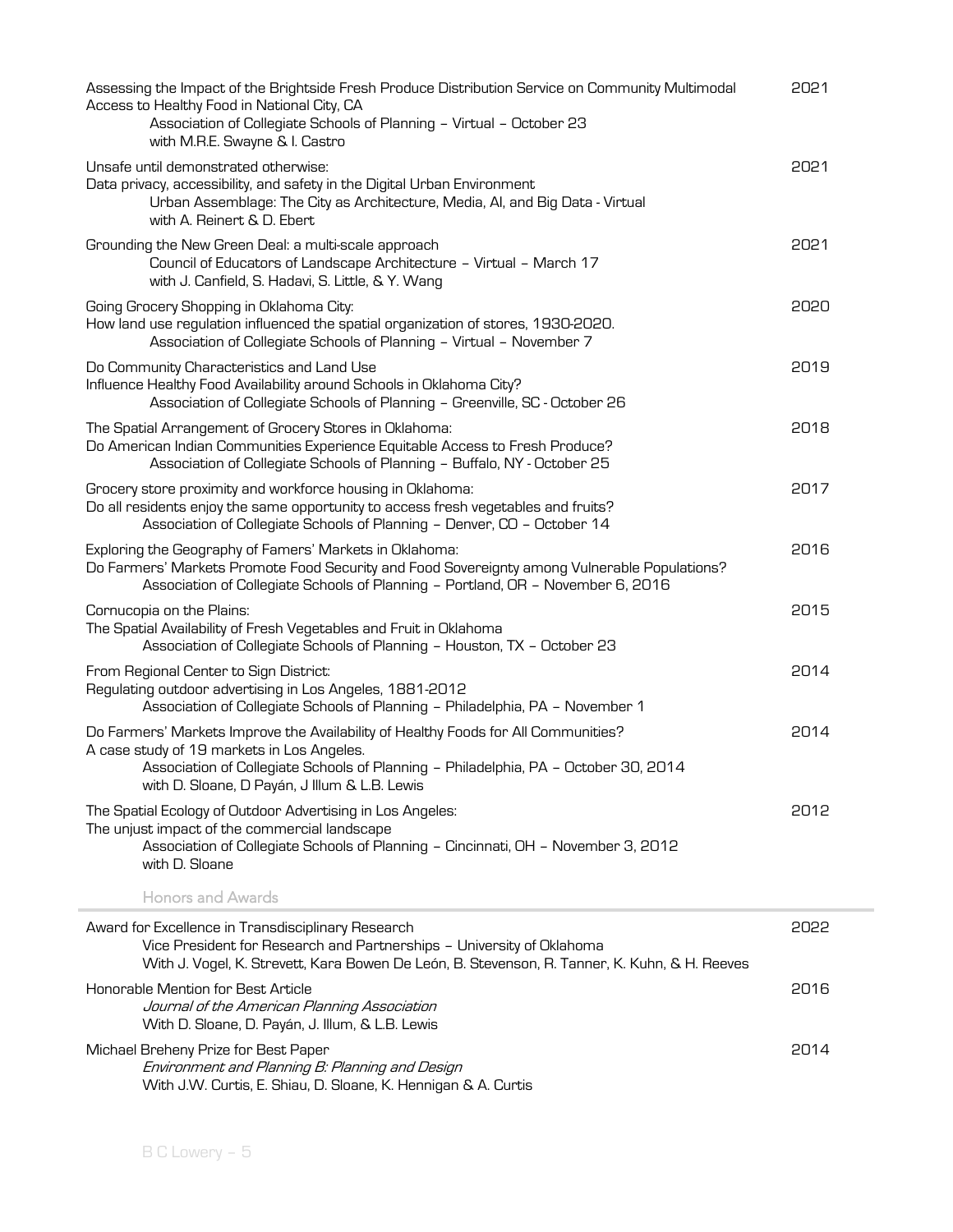| Jack Dyckman Award for Best Dissertation in Urban and Spatial Planning<br>Price School of Public Policy<br>University of Southern California                            | 2014 |
|-------------------------------------------------------------------------------------------------------------------------------------------------------------------------|------|
| Honor Award<br>American Society of Landscape Architects - Southern California Chapter                                                                                   | 2008 |
| Chancellor's Doctoral Incentive Program Recipient<br>California State University                                                                                        | 2008 |
| Letter of Commendation - Safely Surrendered Baby Curriculum<br>Los Angeles County Board of Supervisors                                                                  | 2004 |
| Graduate Student Instructor of the Year<br>Students of the School for Environment and Sustainability<br>University of Michigan                                          | 2000 |
| Doris Duke Charitable Foundation Conservation Fellow<br>School for Environment and Sustainability<br>University of Michigan<br><b>Academic and Professional Service</b> | 1998 |
|                                                                                                                                                                         |      |
| <b>Editorial Board Member</b><br>Interdisciplinary Journal of Signage and Wayfinding                                                                                    |      |
| Reviewer                                                                                                                                                                |      |
| American Journal of Public Health<br>Ecology of Food & Nutrition<br>Habitat International                                                                               |      |

| ., |
|----|

i.

| University of Oklahoma College of Architecture |  |
|------------------------------------------------|--|
| <b>Faculty Governance Committee</b>            |  |

American Public Health Association Annual Conference Abstracts

Council of Educators in Landscape Architecture Annual Conference Abstracts

Hunger & Environmental Nutrition

Social Science and Medicine The Professional Geographer Urban Design International

Land Use Policy

Urban Studies

Journal of the American Planning Association Journal of Planning Education & Research

### Member

| Distinguished Educator Award Committee                             | 2021 - present<br>2019 - present |
|--------------------------------------------------------------------|----------------------------------|
|                                                                    |                                  |
| Inclusion - LGBTQIA2S Interest Group                               |                                  |
| Edward McClure Award Committee                                     | 2015 - 2021                      |
| Communications Committee                                           | 2016 - 2018                      |
| Review and Appraisal Committee                                     | 2016 - 2018                      |
| University of Oklahoma                                             |                                  |
| Graduate Council                                                   | 2021 - present                   |
| Interdisciplinary PhD Program Subcommittee                         | 2014 - present                   |
| <b>GIS Day Committee</b>                                           | 2014 - 2020                      |
| University of Oklahoma College of Architecture                     |                                  |
| Faculty Governance Committee - Division of Landscape Architecture  | 2020 - present                   |
| Fabrication Lab/Technology Committee                               | 2014 - present                   |
| Faculty Search Committee - Department of Health & Exercise Science | 2021-2022                        |
| Faculty Search Committee - Division of Regional + City Planning    | 2017 - 2018                      |
| Faculty Search Committee - Division of Landscape Architecture      | 2016 - 2018                      |

2022 - present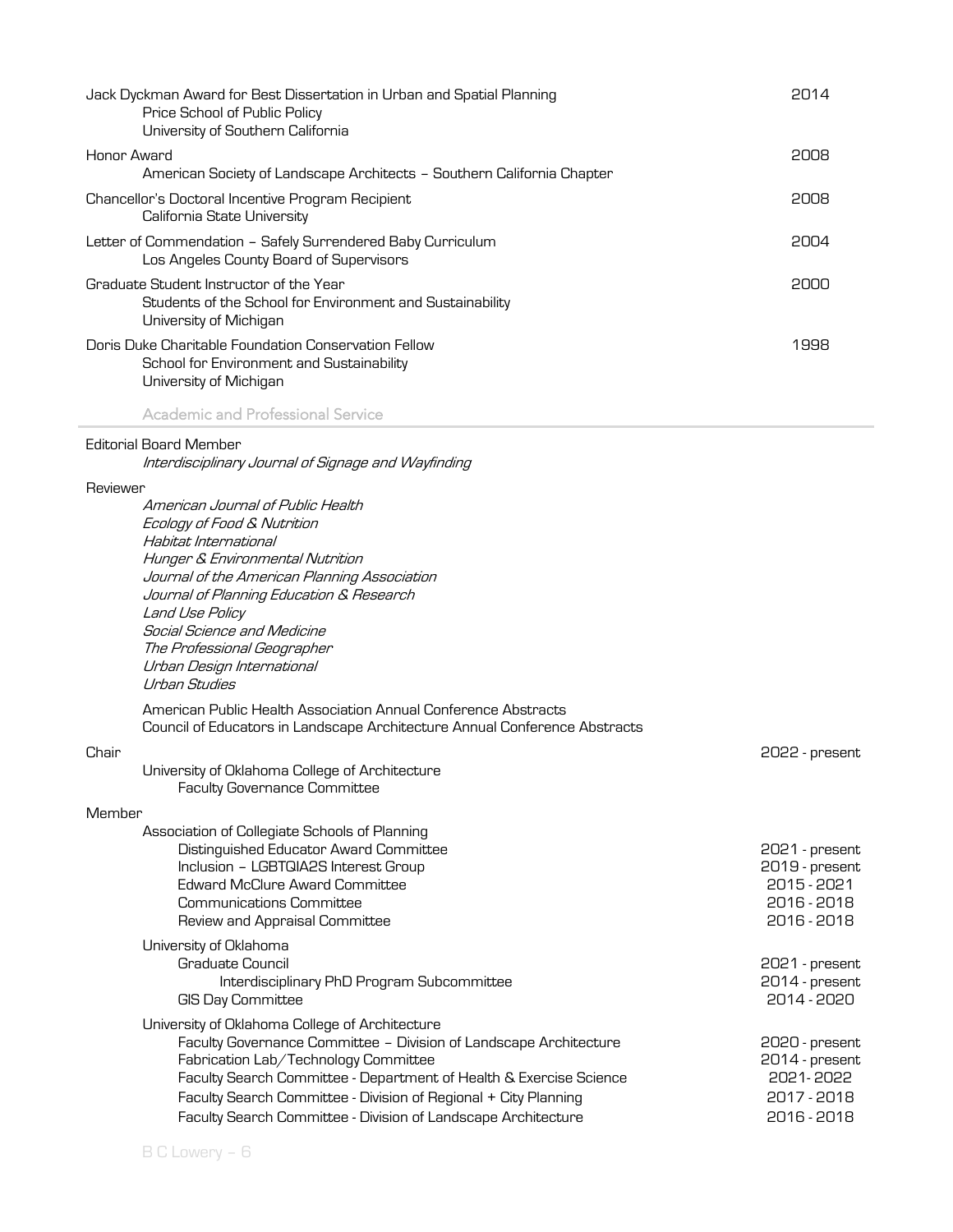| Mentor |                                                                                                                                                                                                                                                                                                                                                                                                                                                                                                                                                                                                                                                                                                                                                                                                                                                                                                                                                                                                                                                                                                                                                                                                                                                                                                                                                                                           |                                                                                                                                                                                                  |
|--------|-------------------------------------------------------------------------------------------------------------------------------------------------------------------------------------------------------------------------------------------------------------------------------------------------------------------------------------------------------------------------------------------------------------------------------------------------------------------------------------------------------------------------------------------------------------------------------------------------------------------------------------------------------------------------------------------------------------------------------------------------------------------------------------------------------------------------------------------------------------------------------------------------------------------------------------------------------------------------------------------------------------------------------------------------------------------------------------------------------------------------------------------------------------------------------------------------------------------------------------------------------------------------------------------------------------------------------------------------------------------------------------------|--------------------------------------------------------------------------------------------------------------------------------------------------------------------------------------------------|
|        | Kyra Rivera- Rose State College<br>Health Promotion Research Fellow - University of Oklahoma Stephenson Cancer Center                                                                                                                                                                                                                                                                                                                                                                                                                                                                                                                                                                                                                                                                                                                                                                                                                                                                                                                                                                                                                                                                                                                                                                                                                                                                     | 2021 - 2022                                                                                                                                                                                      |
|        | Christina Washington, MD - University of Oklahoma<br>Gynecologic Oncology Fellow - University of Oklahoma Stephenson Cancer Center                                                                                                                                                                                                                                                                                                                                                                                                                                                                                                                                                                                                                                                                                                                                                                                                                                                                                                                                                                                                                                                                                                                                                                                                                                                        | 2019 - 2022                                                                                                                                                                                      |
|        | Urban Land Institute Hines Student Competition Team<br>University of Oklahoma                                                                                                                                                                                                                                                                                                                                                                                                                                                                                                                                                                                                                                                                                                                                                                                                                                                                                                                                                                                                                                                                                                                                                                                                                                                                                                             | 2015 - 2019                                                                                                                                                                                      |
|        | Matthew McClure - University of Oklahoma<br>Newman Civic Fellow - Campus Compact                                                                                                                                                                                                                                                                                                                                                                                                                                                                                                                                                                                                                                                                                                                                                                                                                                                                                                                                                                                                                                                                                                                                                                                                                                                                                                          | 2018                                                                                                                                                                                             |
|        | Rachel Gaffney - University of Oklahoma<br>Ed McClure Master's Paper Award - Association of Collegiate Schools of Planning                                                                                                                                                                                                                                                                                                                                                                                                                                                                                                                                                                                                                                                                                                                                                                                                                                                                                                                                                                                                                                                                                                                                                                                                                                                                | 2017                                                                                                                                                                                             |
|        | Ana Mohammad Zadeh - University of Oklahoma<br>Undergraduate Research Scholar                                                                                                                                                                                                                                                                                                                                                                                                                                                                                                                                                                                                                                                                                                                                                                                                                                                                                                                                                                                                                                                                                                                                                                                                                                                                                                             | 2015                                                                                                                                                                                             |
|        | Committee Member                                                                                                                                                                                                                                                                                                                                                                                                                                                                                                                                                                                                                                                                                                                                                                                                                                                                                                                                                                                                                                                                                                                                                                                                                                                                                                                                                                          |                                                                                                                                                                                                  |
|        | University of Oklahoma<br>Christopher Dunlap - PhD Dissertation - Health & Exercise Science<br>Sarah Fast - PhD Dissertation - Planning, Construction & Design<br>Petya Stefanoff - PhD Dissertation - Planning, Construction & Design<br>Sogol Salary - PhD Dissertation - Planning, Construction & Design                                                                                                                                                                                                                                                                                                                                                                                                                                                                                                                                                                                                                                                                                                                                                                                                                                                                                                                                                                                                                                                                               | in progress<br>in progress<br>in progress<br>2021                                                                                                                                                |
|        | Christina Washington, MD - Master's Thesis - Clinical & Translational Science<br>Emily Rhodes - Master's Thesis - Civil Engineering & Environmental Science<br>Valerie Doornbos - Master's Thesis - Geography & Environmental Sustainbility<br>David Conn - Master's Thesis - Geography & Environmental Sustainability<br>Kevin Mink - Master's Project - Landscape Architecture<br>Shawndale Piña Huff - Master's Project - Landscape Architecture<br>Erin Huls - Master's Thesis - Geography & Environmental Sustainability<br>Matthew Kessler - Master's Project - Landscape Architecture<br>Yashaswini Dasarapalli - Master's Project - Landscape Architecture<br>Haley Powell - Master's Project - Landscape Architecture<br>Holly Davis - Master's Thesis - Nutrition Science<br>Amanda Thomas - Master's Project - Landscape Architecture<br>Mina Mahdaviparsa- Master's Thesis - Construction Science<br>Jessica Calvert - Master's Project - Landscape Architecture<br>Dan Quackenbush - Master's Project - Landscape Architecture<br>Eric Sabin - Master's Project - Landscape Architecture<br>Yiwei Lin - Master's Project - Landscape Architecture<br>Curtis Blevins - Master's Project - Urban Design<br>Daniel Sperl - Master's Project - Urban Design<br>Amanda Yamaguchi - Master's Project - Urban Design<br>Anna Siprikova - Master's Thesis - Regional + City Planning | in progress<br>in progress<br>in progress<br>2022<br>in progress<br>5055<br>2021<br>2021<br>2021<br>2020<br>2020<br>2019<br>2018<br>2018<br>2018<br>2018<br>2017<br>2016<br>2016<br>2016<br>2015 |
|        | University of Southern California<br>John Zhao - PhD Dissertation - Urban & Spatial Planning                                                                                                                                                                                                                                                                                                                                                                                                                                                                                                                                                                                                                                                                                                                                                                                                                                                                                                                                                                                                                                                                                                                                                                                                                                                                                              | in progress                                                                                                                                                                                      |
|        | Kansas State University<br>Padan Chesney-Mateos - Bachelor's Thesis - Landscape Architecture                                                                                                                                                                                                                                                                                                                                                                                                                                                                                                                                                                                                                                                                                                                                                                                                                                                                                                                                                                                                                                                                                                                                                                                                                                                                                              | 2021                                                                                                                                                                                             |
| Member |                                                                                                                                                                                                                                                                                                                                                                                                                                                                                                                                                                                                                                                                                                                                                                                                                                                                                                                                                                                                                                                                                                                                                                                                                                                                                                                                                                                           |                                                                                                                                                                                                  |
|        | American Planning Association<br>American Public Health Association<br>American Society of Landscape Architects                                                                                                                                                                                                                                                                                                                                                                                                                                                                                                                                                                                                                                                                                                                                                                                                                                                                                                                                                                                                                                                                                                                                                                                                                                                                           |                                                                                                                                                                                                  |
|        | Stewardship                                                                                                                                                                                                                                                                                                                                                                                                                                                                                                                                                                                                                                                                                                                                                                                                                                                                                                                                                                                                                                                                                                                                                                                                                                                                                                                                                                               |                                                                                                                                                                                                  |

Member

Food Innovation Workgroup State of Oklahoma Department of Human Services 2019 - 2020